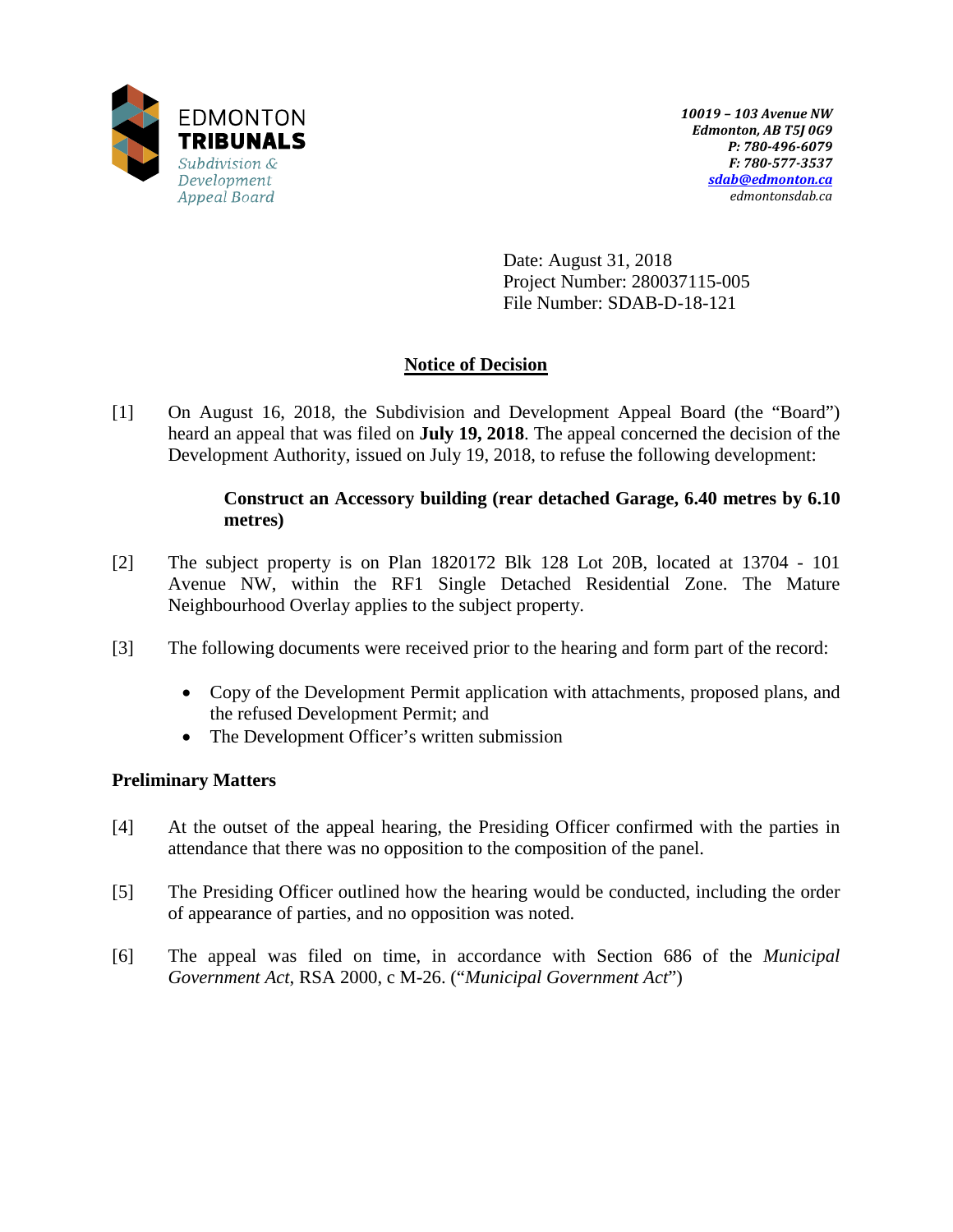### **Summary of Hearing**

- *i) Position of the Appellant, Mr. M. Chaaban, representing YMC Development Corp.:*
- [7] Mr. Chaaban advised the Board that the subject site had been previously subdivided from the western site and a development permit had been issued to construct a single detached house on the subject site. However, after the subdivision had occurred, EPCOR advised the Appellant that in order to gain access to the western lot for on-site parking, the existing power pole must be moved further east from its current position on the western lot and repositioned on the subject site.
- [8] EPCOR Power and Drainage advised that relocating the existing power pole and anchor system will then provide access from the rear lane for the lot to the west but will make access from the rear lane to the subject lot unattainable.
- [9] Every possible option was discussed with EPCOR to provide access to the garage from the rear lane.
- [10] Mr. Chaaban specializes in infill development and supports the regulation to limit vehicular access from a public roadway in older neighbourhoods. However, he noted that it was just not possible in this situation.
- [11] He was advised by the Development Officer that the development permit for the single detached house was approved on the assumption that access would be provided from the lane.
- [12] He noted that landscaping, including the planting of additional trees is planned on the subject site and the boulevard to blend in with this mature neighbourhood.
- [13] Mr. Chaaban explained that the driveway from 137 Street on the subject lot has existed for 40 or 50 years and his plan proposes that the driveway will remain as it has always existed.
- [14] Mr. Chaaban addressed each of the comments provided by the four affected property owners who responded to the Community Consultation process. He noted that all of the houses located north and south of the subject site have driveway access from 137 Street. Therefore, it was his opinion that the proposed development is characteristic of the neighbourhood.
- [15] He has been open with the neighbours and has attempted to discuss the situation on many occasions.
- [16] He admits that the site is currently an eyesore but he cannot move forward with the installation of services until a development permit for the garage is approved.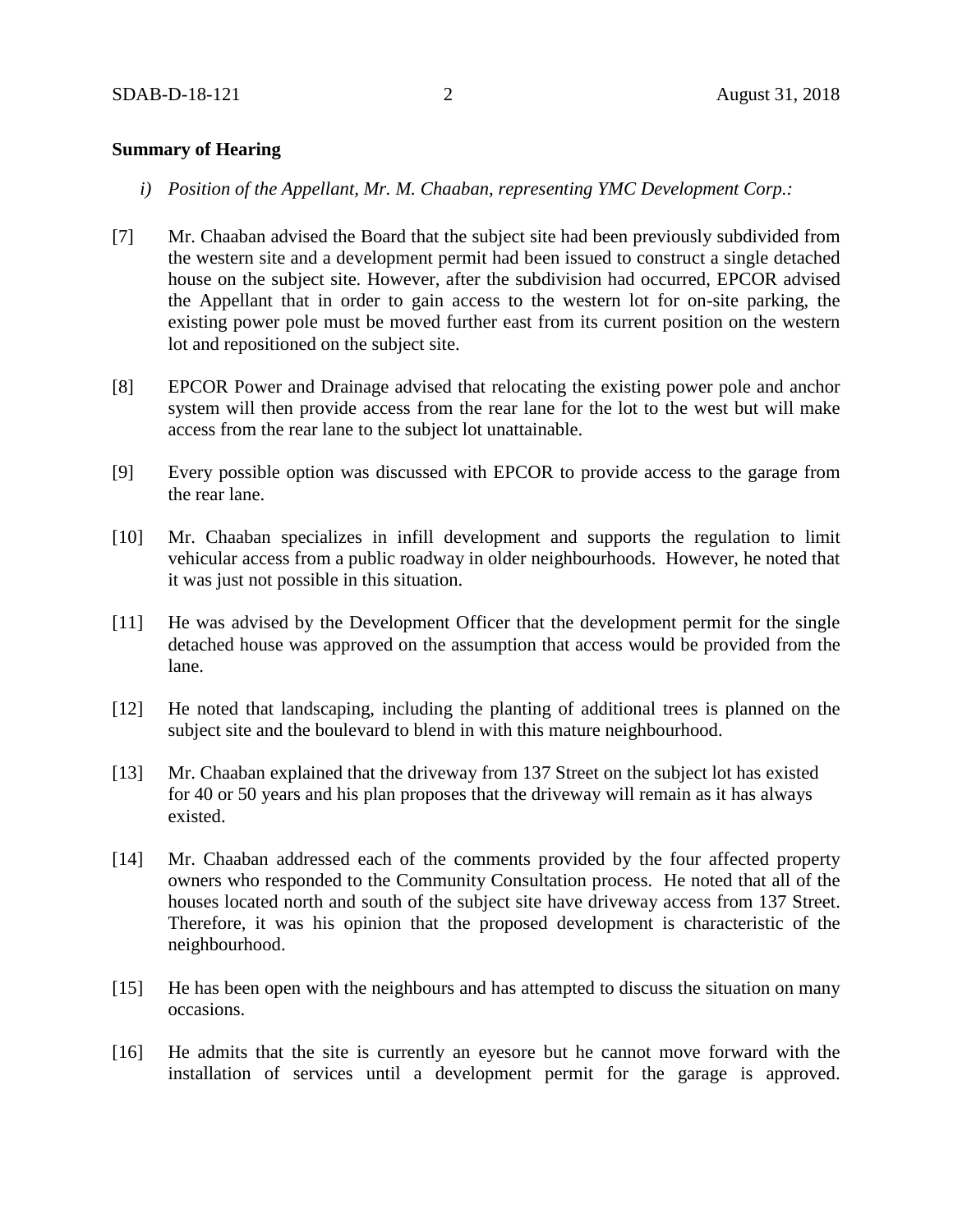- [17] Mr. Chaaban provided the following information in response to questions from the Board:
	- a) Every attempt was made to provide access from the rear lane but EPCOR advised him that rear access cannot be accommodated on this site because the power pole must be relocated there in order to allow the west site to have lane access.
	- b) It was his opinion that when the subdivision of a lot is approved, the City of Edmonton should discuss the future development of the lots, including a review of the specific development regulations. In this case, the development permit and building permit for a single detached house has been issued without the provision of one parking space. The Development Officer approved the development permit for the single detached house with conditions that cannot be met.
	- c) The power pole will be relocated to provide access to the lot to the west but that will impede rear lane access to the subject lot.
	- d) Mr. Chaaban referenced an aerial photograph contained in the written submission of the Development Officer to illustrate the location of the existing power pole and the proposed relocation site. The power pole cannot be relocated further to the east than the position already proposed because the anchors would extend into the boulevard and sidewalk along 137 Street.
	- e) This existing driveway was redeveloped during the recent neighbourhood revitalization and is located approximately 1.2 metres from the rear lane. There is no public sidewalk located on this side of 137 Street.
	- *ii) Position of the Development Officer, Mr. K. Yeung:*
- [18] The Development Authority did not appear at the hearing and the Board relied on Mr. Yeung's written submission.

## **Decision**

- [19] The appeal is **ALLOWED** and the decision of the Development Authority is **REVOKED**. The development is **GRANTED** as applied for to the Development Authority, subject to the following **CONDITIONS**:
	- 1. The development shall be constructed in accordance with the stamped and approved drawings.
	- 2. An accessory building or structure shall not exceed 4.3 metres nor one storey in height. (Reference 50.3(3))
	- 3. Eave projections shall not exceed 0.46 metres into required yards or Separations spaces less than 1.2 metres. (Reference Section  $44.1(c)(ii)$ )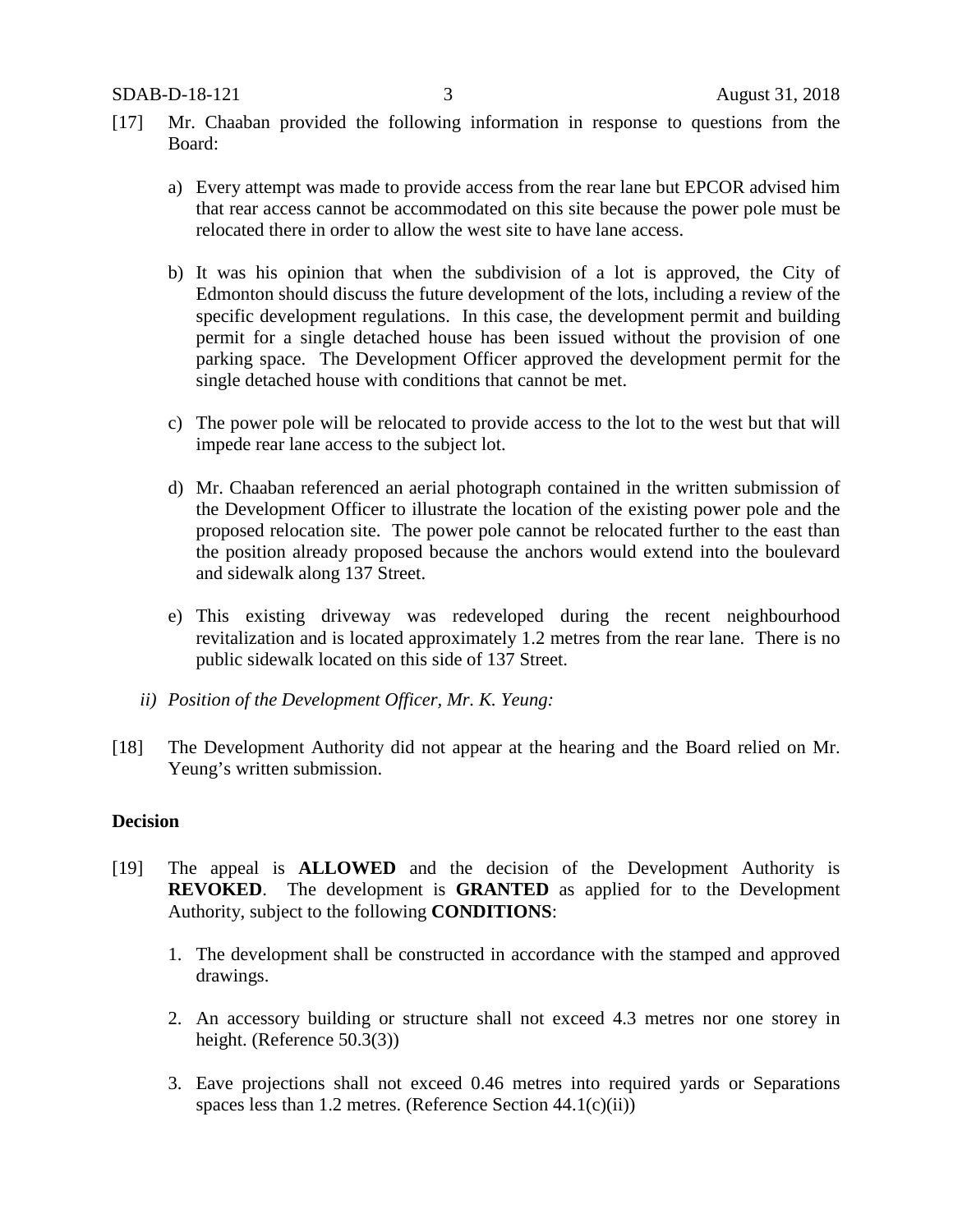#### ADVISEMENTS:

- 4. The driveway access must maintain a minimum clearance of 1.5 metres from all surface utilities.
- 5. Unless otherwise stated, all above references to "section numbers" refer to the authority under the *Edmonton Zoning Bylaw 12800*.
- 6. An approved Development Permit means that the proposed development has been reviewed against the provisions of this bylaw. It does not remove obligations to conform with other legislation, bylaws or land title instruments including, but not limited to, the Municipal Government Act, the Safety Codes Act or any caveats, restrictive covenants or easements that might be attached to the Site.
- 7. A Building Permit is required for any construction or change in use of a building. Please contact the 311 Call Centre for further information.
- [20] In granting the development the following variance to the *Edmonton Zoning Bylaw* is allowed:
	- 1. The requirements of section 814.3(17) are waived to allow vehicular access from 137 Street instead of the Lane.

#### **Reasons for Decision**

- [21] The proposed development is a Permitted Use in the (RF1) Single Detached Residential Zone, pursuant to section 50.1(2) of the *Edmonton Zoning Bylaw*.
- [22] Section 814.3(17) states that "regardless of whether a Site has existing vehicular access from a public roadway, other than a Lane, no such access shall be permitted to continue where an Abutting Lane exists."
- [23] Based on the evidence provided there is an existing power pole and anchor system that has to be moved further east to provide access from the rear lane for the newly subdivided lot located west of the subject site. This relocation will result in the anchor system for the power pole being located along the rear property line of the eastern subject lot. Therefore, access to the proposed Accessory building on that lot cannot be provided from the Lane.
- [24] The Board notes that implicit by virtue of the subdivision approval, there was acceptance by the Subdivision Authority that access to parking as per the requirements would be available on both the western lot and the subject site. The Board heard and accepts evidence to the contrary that parking would not be feasible to at least one of these sites without a variance.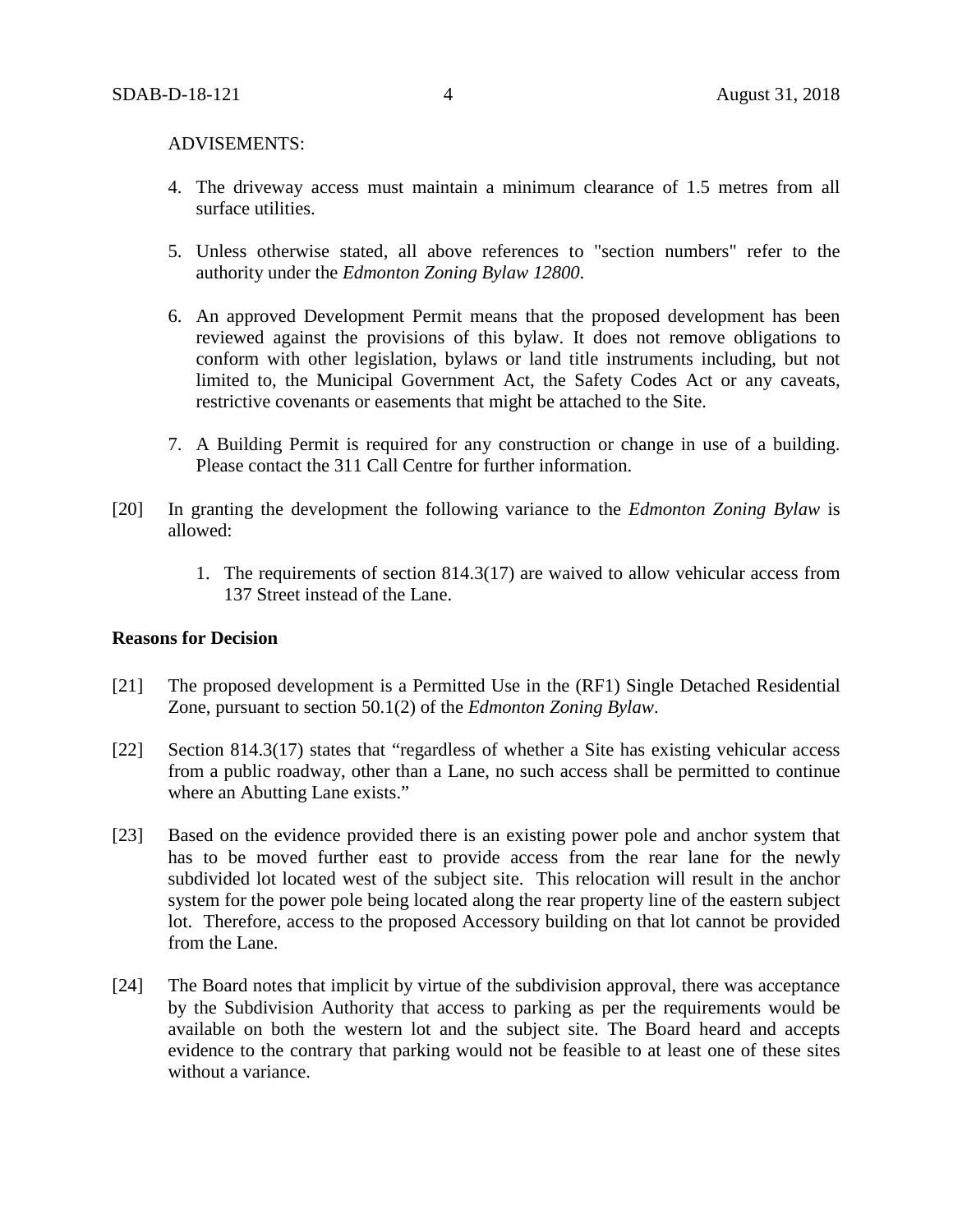- [25] The proposed development complies with all of the development regulations for an Accessory building with the exception of the variance required to section 814.3(17). The Board has waived the requirements for the following reasons:
	- a) Access from the lane cannot be provided to this lot because of the required relocation of an existing power pole and anchor system.
	- b) There is no boulevard or sidewalk on the east side of the subject site along 137 Street, which will mitigate any impact on pedestrian traffic.
	- c) The driveway that has existed at this location for many years has been recently upgraded through the Neighbourhood Revitalization program and will not be altered nor will leaving it in place impact the community.
	- d) Based on a review of the photographic evidence provided from the Development Authority, the lot located directly north of the subject site has existing vehicular access from 137 Street, and therefore, leaving the driveway intact will be in keeping with the characteristics of the neighbourhood.
	- e) Community Consultation was completed in accordance with section 814.5 of the *Edmonton Zoning Bylaw*. The Appellant addressed the concerns raised by four affected property owners and the Board agrees with his opinion that the concerns raised are unfounded and that no significant planning reasons were provided by those concerned parties that would persuade the Board to refuse the required variance.
	- f) The Board acknowledges the recent amendments to the Mature Neighbourhood Overlay to restrict vehicular access from a public roadway. Despite these restrictions, the Board accepts the Appellant's evidence that he supports the amendments and made every attempt to comply with this requirement but it could not be accommodated on the subject site.
	- g) The Board agrees with the evidence of the Appellant that the future development of the two subdivided lots should have been considered by the Subdivision Authority at the time of the subdivision application. The fact that the Development Officer approved a development permit for a single detached house with conditions that cannot be met has ultimately led to a hardship for the Applicant.
- [26] Based on the above, it is the opinion of the Board, that the proposed development will not unduly interfere with the amenities of the neighbourhood nor materially interfere with or affect the use, enjoyment or value of neighbouring parcels of land.

Mr. V. Laberge, Presiding Officer Subdivision and Development Appeal Board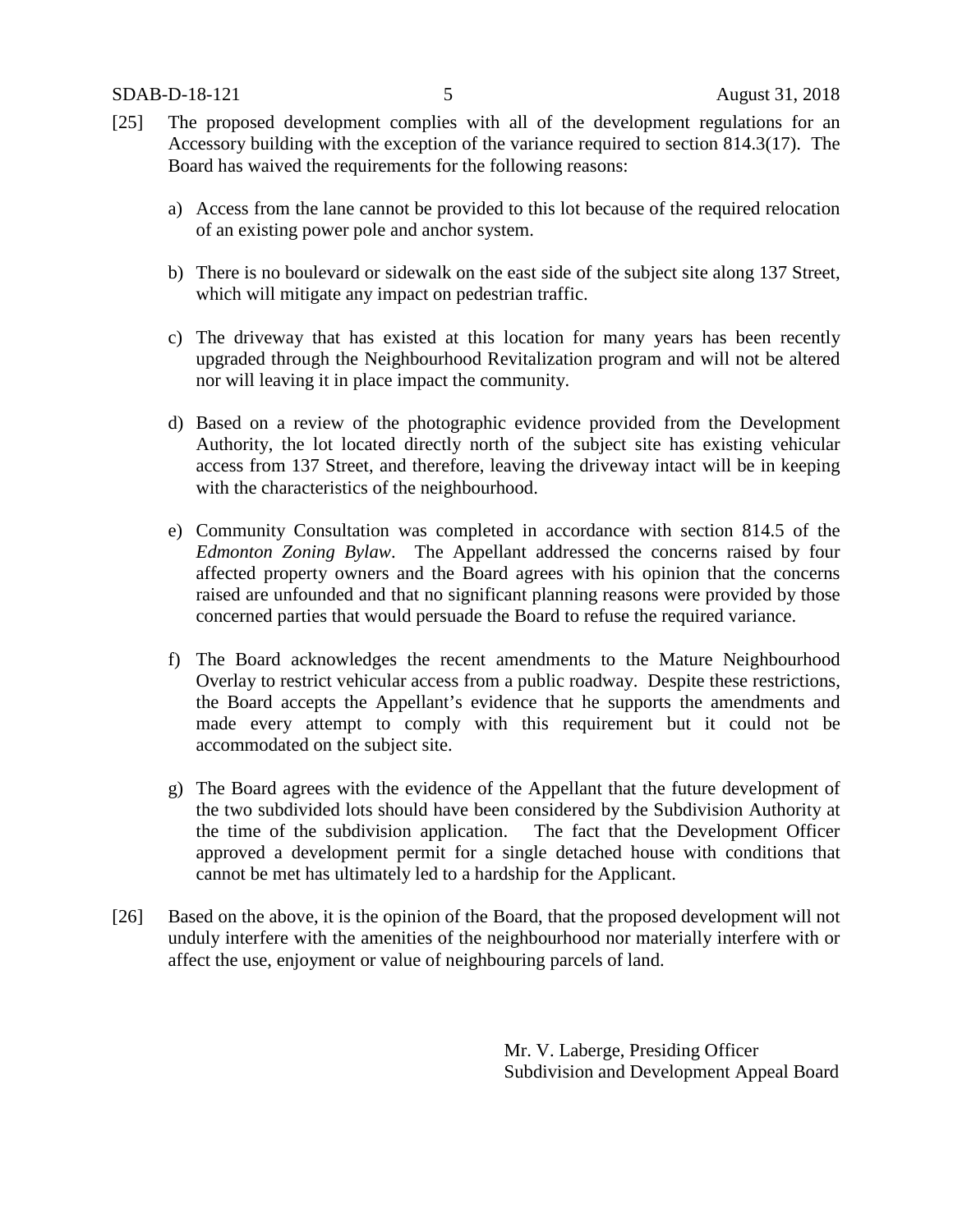Board Members in Attendance: Ms. P. Jones; Mr. R. Handa; Mr. A. Peterson; Ms. C. Van Tighem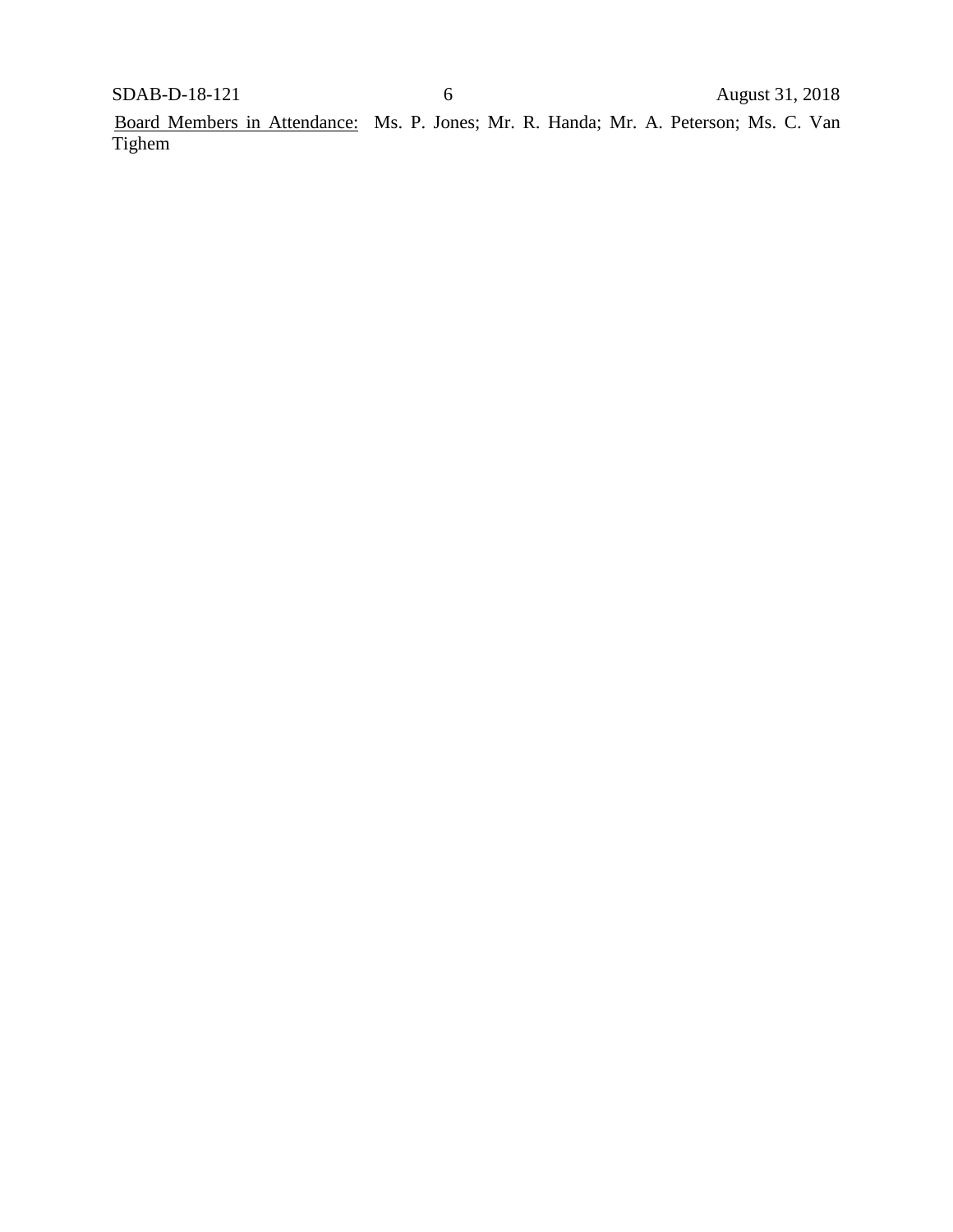### **Important Information for the Applicant/Appellant**

- 1. This is not a Building Permit. A Building Permit must be obtained separately from the Sustainable Development Department, located on the 2nd Floor, Edmonton Tower, 10111 – 104 Avenue NW, Edmonton, AB T5J 0J4.
- 2. Obtaining a Development Permit does not relieve you from complying with:
	- a) the requirements of the *Edmonton Zoning Bylaw*, insofar as those requirements have not been relaxed or varied by a decision of the Subdivision and Development Appeal Board,
	- b) the requirements of the *Alberta Safety Codes Act*,
	- c) the *Alberta Regulation 204/207 – Safety Codes Act – Permit Regulation*,
	- d) the requirements of any other appropriate federal, provincial or municipal legislation,
	- e) the conditions of any caveat, covenant, easement or other instrument affecting a building or land.
- 3. When an application for a Development Permit has been approved by the Subdivision and Development Appeal Board, it shall not be valid unless and until any conditions of approval, save those of a continuing nature, have been fulfilled.
- 4. A Development Permit will expire in accordance to the provisions of Section 22 of the *Edmonton Zoning Bylaw, Bylaw 12800*, as amended.
- 5. This decision may be appealed to the Alberta Court of Appeal on a question of law or jurisdiction under Section 688 of the *Municipal Government Act*, RSA 2000, c M-26. If the Subdivision and Development Appeal Board is served with notice of an application for leave to appeal its decision, such notice shall operate to suspend the Development Permit.
- 6. When a decision on a Development Permit application has been rendered by the Subdivision and Development Appeal Board, the enforcement of that decision is carried out by the Sustainable Development Department, located on the 2nd Floor, Edmonton Tower, 10111 – 104 Avenue NW, Edmonton, AB T5J 0J4.

*NOTE: The City of Edmonton does not conduct independent environmental checks of land within the City. If you are concerned about the stability of this property for any purpose, you should conduct your own tests and reviews. The City of Edmonton, when issuing a development permit, makes no representations and offers no warranties as to the suitability of the property for any purpose or as to the presence or absence of any environmental contaminants on the property.*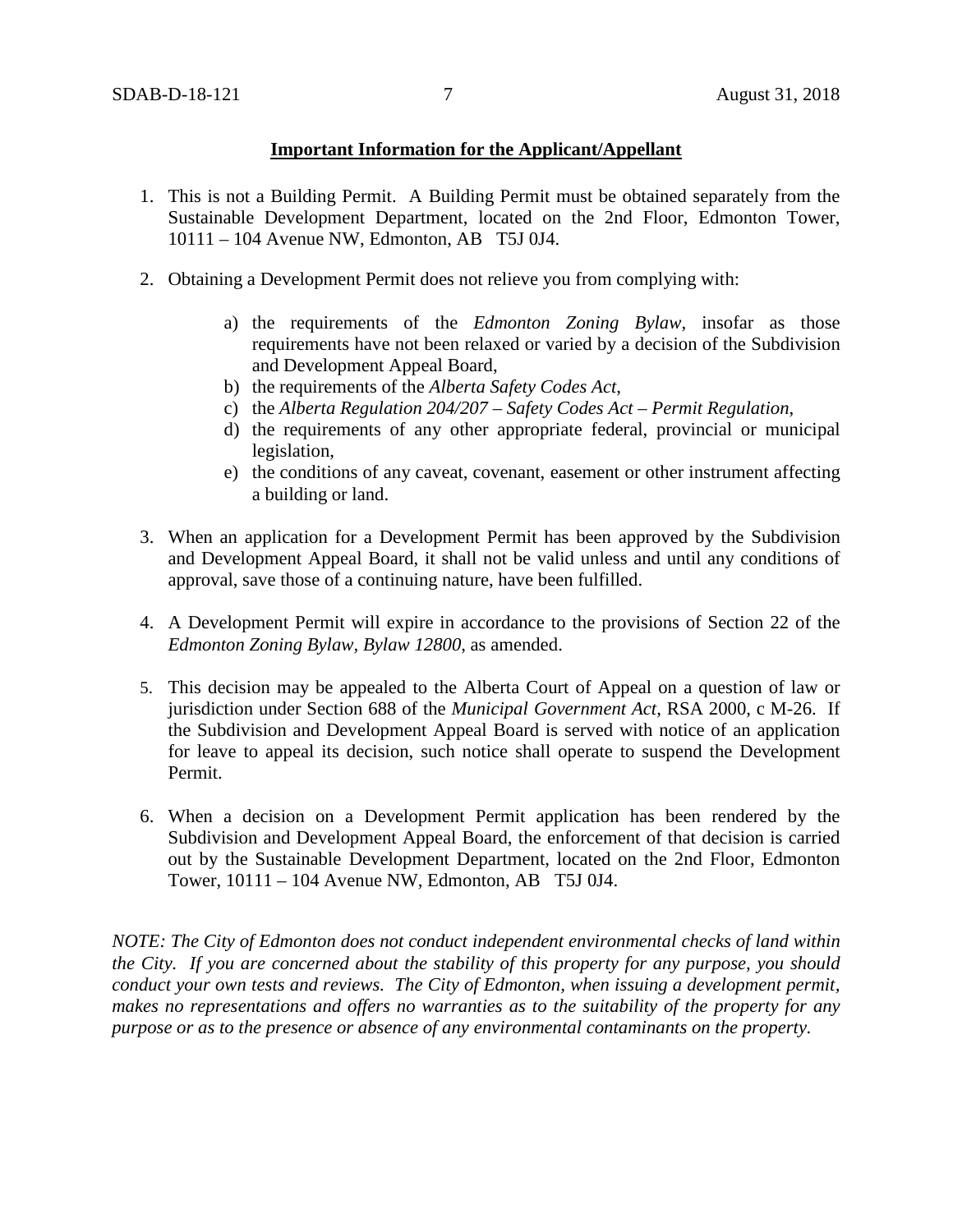

Date: August 31, 2018 Project Number: 279980779-001 File Number: SDAB-D-18-122

# **Notice of Decision**

[18] On August 16, 2018, the Subdivision and Development Appeal Board (the "Board") heard an appeal that was filed on **July 20, 2018**. The appeal concerned the decision of the Development Authority, issued on July 10, 2018, to refuse the following development:

> Relocate a Minor Alcohol Sales Store within an existing building, from Unit 106/107 to Unit 101 (reference refused DP 156166562-018, SDAB file 156166562-022/SDAB-D-17-228, Liquor House); to change the Use from a Minor Alcohol Sales back to a General Retail Store (Unit 106/107)

- [19] The subject property is on Plan 1720842 Blk 40 Lot 5, located at 6104 104 Street NW, within the CO Commercial Office Zone.
- [20] The following documents were received prior to the hearing and form part of the record:
	- Copy of the Development Permit application with attachments, proposed plans, and the refused Development Permit;
	- The Development Officer's written submissions; and
	- The Appellant's written submissions.

## **Preliminary Matters**

- [21] At the outset of the appeal hearing, the Presiding Officer confirmed with the parties in attendance that there was no opposition to the composition of the panel.
- [22] The Presiding Officer outlined how the hearing would be conducted, including the order of appearance of parties, and no opposition was noted.
- [23] The appeal was filed on time, in accordance with Section 686 of the *Municipal Government Act*, RSA 2000, c M-26 (the "*Municipal Government Act*").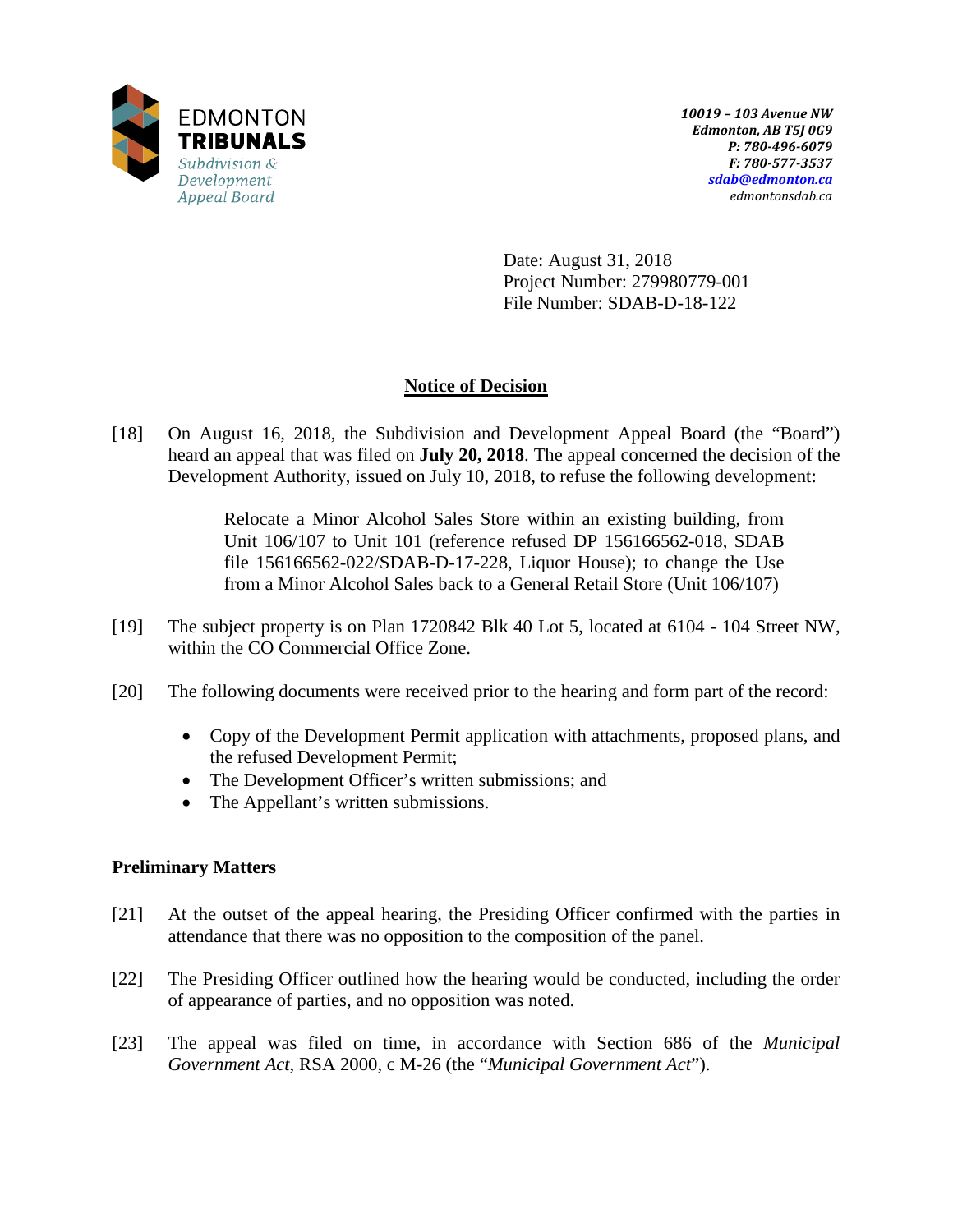## **Summary of Hearing**

- *i) Position of the Appellant, Mr. J. Murphy, representing Ogilvie LLP and Mr. B. Ross, representing Qualico, the property owner:*
- [24] A Memorandum dated August 5, 2018 was referenced to explain that the proposed development is to relocate an existing Minor Alcohol Sales Use from one bay in a commercial building to another. A development permit for the existing Minor Alcohol Sales Use was approved by the Board in December 2017 (SDAB-D-17-228).
- [25] A new application was required because another commercial tenant wants to occupy the currently approved space and the proposed Minor Alcohol Sales tenant has agreed to relocate to another bay in the same building. A variance is still required even though the proposed move increases the separation distance between the proposed location and the defunct cold beer store by several metres. The space currently being used by the Minor Alcohol Sales Use will be changed back to a General Retail Store.
- [26] All of the circumstances existing at the time of the 2017 decision remain, and the supporting materials submitted for the earlier appeal have been refiled. It has been confirmed that the telephone numbers associated with the former cold beer outlet remain out of service. Google searches were updated and it was confirmed that the former cold beer store is closed and the doors remain blocked. The Ranch Roadhouse advised that the former cold beer store has gone out of business and that they are currently using the space for general storage.
- [27] The proposed development is separated from the defunct cold beer store by four lanes of arterial level traffic along Calgary Trail.
- [28] The proposed new location of the Minor Alcohol Sales Use will move it approximately 100 feet further away from the now defunct cold beer store. The Appellant's position was that the proposed development will not negatively impact the use, enjoyment or value of neighbouring properties and in fact provides an amenity for the residential zones located west of the subject site.
- [29] Mr. Murphy provided the following information in response to questions from the Board:
	- a) This is a relatively new building and the main floor has not yet been completely leased.
	- b) The Development Officer did not have discretion to grant the required variance.
	- c) This application is slightly different than the previous application because the separation distance has been increased and the floor area of the subject site is smaller.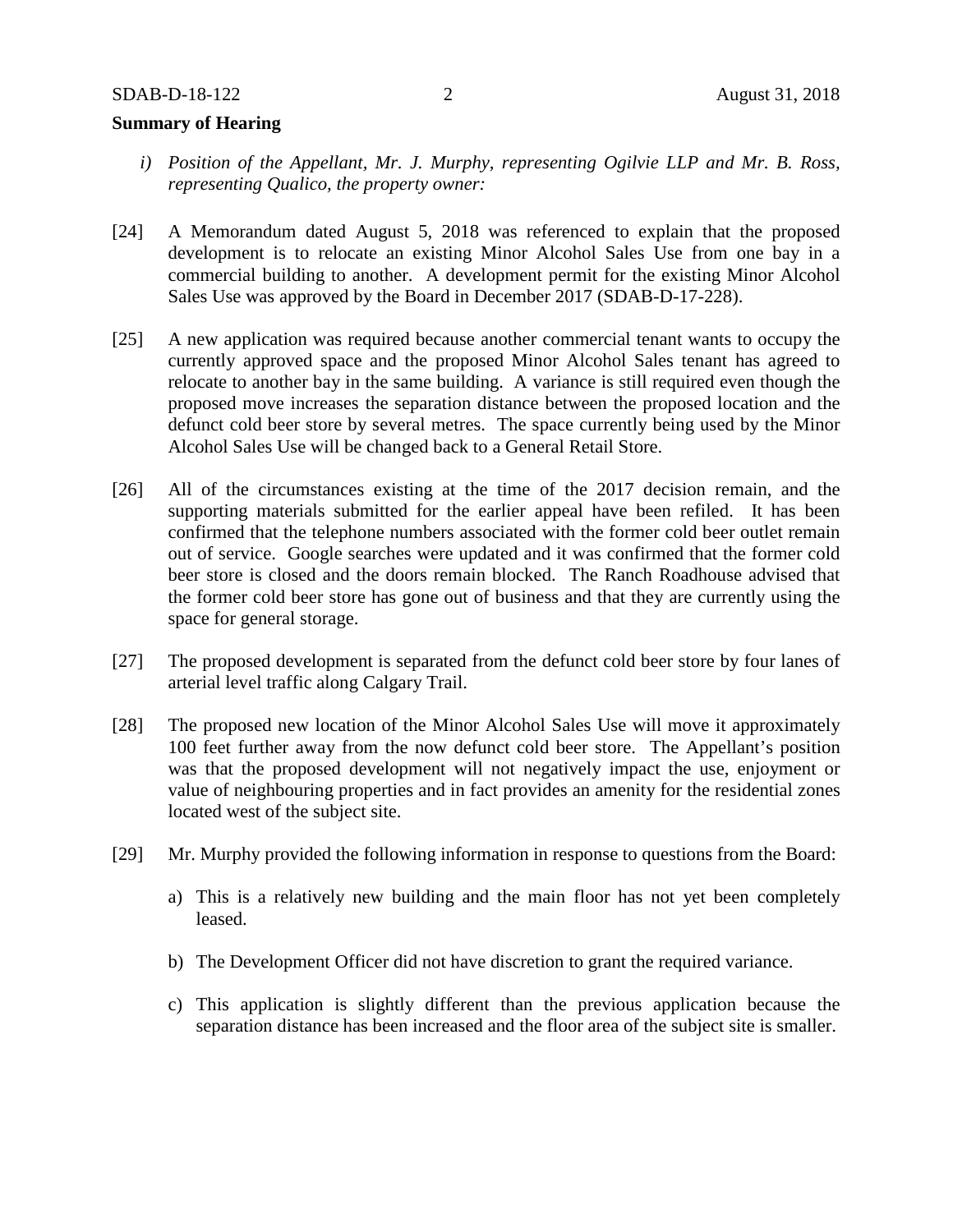- d) It was his opinion that the Board is not bound by previous decisions as a matter of precedence but the Board should attempt to be consistent when interpreting matters of law and the Board is subject to estoppel.
- *ii) Position of the Development Officer, Mr. N. Shah:*
- [13] The Development Authority did not appear at the hearing and the Board relied on Mr. Shah's written submission.

### **Decision**

- [14] The appeal is **ALLOWED** and the decision of the Development Authority is **REVOKED**. The development is **GRANTED** as applied for to the Development Authority, subject to the following **CONDITIONS**:
	- 1) No parking, loading, storage, trash collection, outdoor service or display area shall be permitted within a Setback (Reference Section 360.4(4)).
	- 2) Immediately upon demolition/ alterations of the building, the site shall be cleared of all debris.
	- 4) Any outdoor lighting for any development shall be located and arranged so that no direct rays of light are directed at any adjoining properties, or interfere with the effectiveness of any traffic control devices. (Reference Section 51).
	- 5) All required parking and loading facilities shall only be used for the purpose of accommodating the vehicles of clients, customers, employees, members, residents or visitors in connection with the building or Use for which the parking and loading facilities are provided, and the parking and loading facilities shall not be used for driveways, access or egress, commercial repair work, display, sale or storage of goods of any kind. Reference Section 54.1(1)(c).
	- 6) Parking spaces for the disabled shall be provided in accordance with the Alberta Building Code in effect at the time of the Development Permit application, for which no discretion exists and be identified as parking spaces for the disabled through the use of appropriate signage, in accordance with Provincial standards. Reference Section 54.1(3).
	- 7) The off-street parking, loading and unloading (including aisles or driveways) shall be hard surfaced, curbed, drained and maintained in accordance to Section 54.6.
	- 8) All outdoor trash collection areas shall be located and screened to the satisfaction of the Development Officer in accordance with Sections  $55(4)$  &  $(5)$ .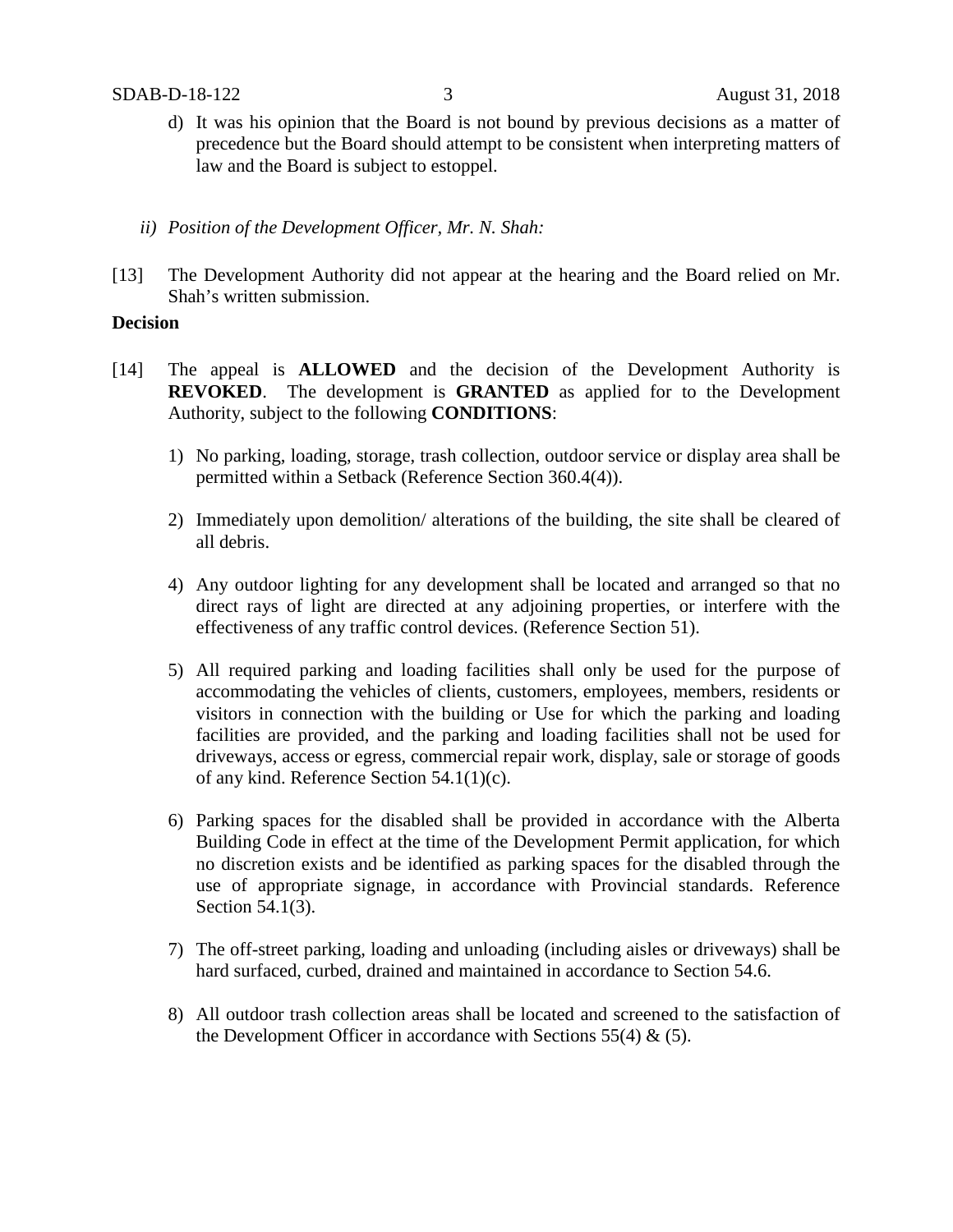NOTES:

- 1) This Development Permit is not a Business Licence. A separate application must be made for a Business Licence.
- 2) Signs require separate Development Applications.
- 3) An approved Development Permit means that the proposed development has been reviewed only against the provisions of the *Edmonton Zoning Bylaw*. It does not remove obligations to conform with other legislation, bylaws or land title instruments such as the *Municipal Government Act*, the ERCB Directive 079, the *Edmonton Safety Codes Permit Bylaw* or any caveats, covenants or easements that might be attached to the Site
- 4) The Development Permit shall not be valid unless and until the conditions of approval, save those of a continuing nature, have been fulfilled; and no notice of appeal from such approval has been served on the Subdivision and Development Appeal Board within the time period specified in subsection 21.1 (Ref. Section 17.1).
- 5) A Building Permit is required for any construction or change in use of a building. For a building permit, and prior to the Plans Examination review, you require construction drawings and the payment of fees. Please contact the 311 Call Centre for further information.
- 6) The City of Edmonton does not conduct independent environmental checks of land within the City. If you are concerned about the suitability of this property for any purpose, you should conduct your own tests and reviews. The City of Edmonton, in issuing this Development Permit, makes no representations and offers no warranties as to the suitability of the property for any purpose or as to the presence or absence of any environmental contaminants on the property.
- [15] In granting the development, the following variances to the *Edmonton Zoning Bylaw* are allowed:
	- 1. The requirements of section 85(1) are waived to allow the proposed Minor Alcohol Sales Use to be located less than 500 metres from any other Minor or Major Alcohol Sales Use.

### **Reasons for Decision**

- [16] Minor Alcohol Sales is a Permitted Use in the (CO) Commercial Office Zone.
- [17] The proposed development is to relocate an existing Minor Alcohol Sales Use from one bay in a commercial building to another smaller bay in the same building. The Board approved the existing Minor Alcohol Sales Use in December 2017 (SDAB-D-17-228). The bay where the Minor Alcohol Sales Use currently exists will be changed back to a General Retail Use.
- [18] The proposed development complies with all of the development regulations pursuant to section 85 of the *Edmonton Zoning Bylaw* with the exception of the minimum required 500-metre separation distance from any Minor or Major Alcohol Sales Use. No opposition to the proposed development was noted.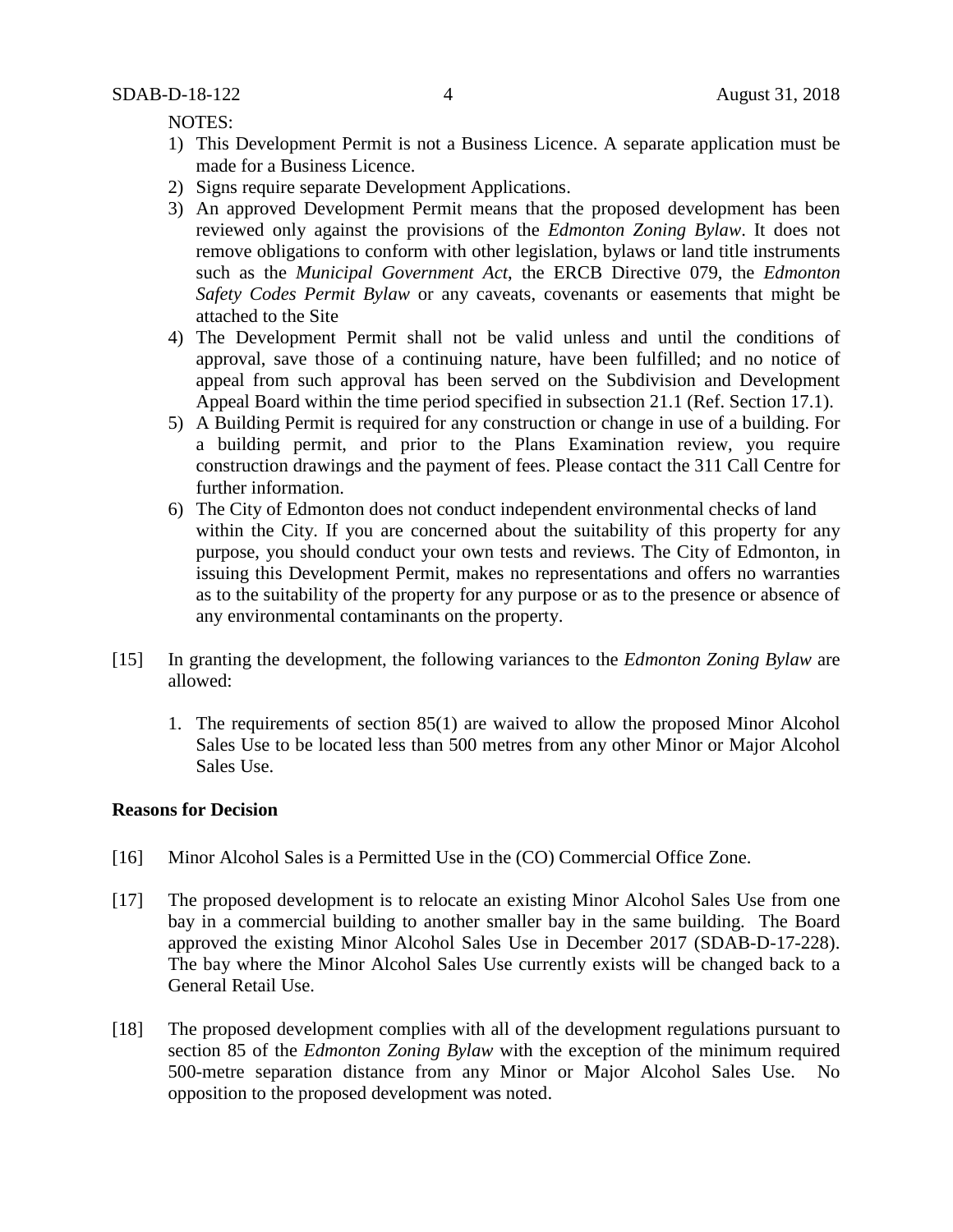- [19] Based on the evidence provided, relocating the Minor Alcohol Sales Use does not materially change the previous approval of the Board granted in December 2017. In fact, the deficiency in the minimum required 500 metre separation distance from another Minor or Major Alcohol Sales Use would be reduced.
- [20] Therefore, the Board has granted the required variance to section 85(1) of the *Edmonton Zoning Bylaw* for the reasons outlined in Paragraph 29 of the Subdivision and Development Appeal Board decision issued on December 7, 2017 (SDAB-D-17-228):
	- [29] The Board grants the required variance for the following reasons:
		- a) The proposed Minor Alcohol Sales Use and the existing Minor Alcohol Sales Use are both located in commercial, non-residential Zones. Therefore, the proximity of the two businesses will not have a negative impact on any nearby residences.
		- b) The proposed development will be located on the ground floor of a new commercial office complex located on Calgary Trail, a major arterial highway and will not cause any significant increase in traffic.
		- c) The proposed development will be separated from a defunct cold beer store by at least four lanes of arterial level traffic. This in and of itself creates a significant buffer that will mitigate the variance granted in the minimum required separation distance.
		- d) The existing cold beer store located 89 metres from the proposed development does not front onto Calgary Trail and therefore the proposed Minor Alcohol Sales will not increase the visual proliferation of liquor stores.
		- e) Parking will be provided in a large parking lot located west of the subject Site behind the building that will house the proposed Minor Alcohol Sales Use which will further mitigate the variance required in the separation distance.
		- f) The subject Site is located on the periphery of the section 85 Non-Exemption Area.

…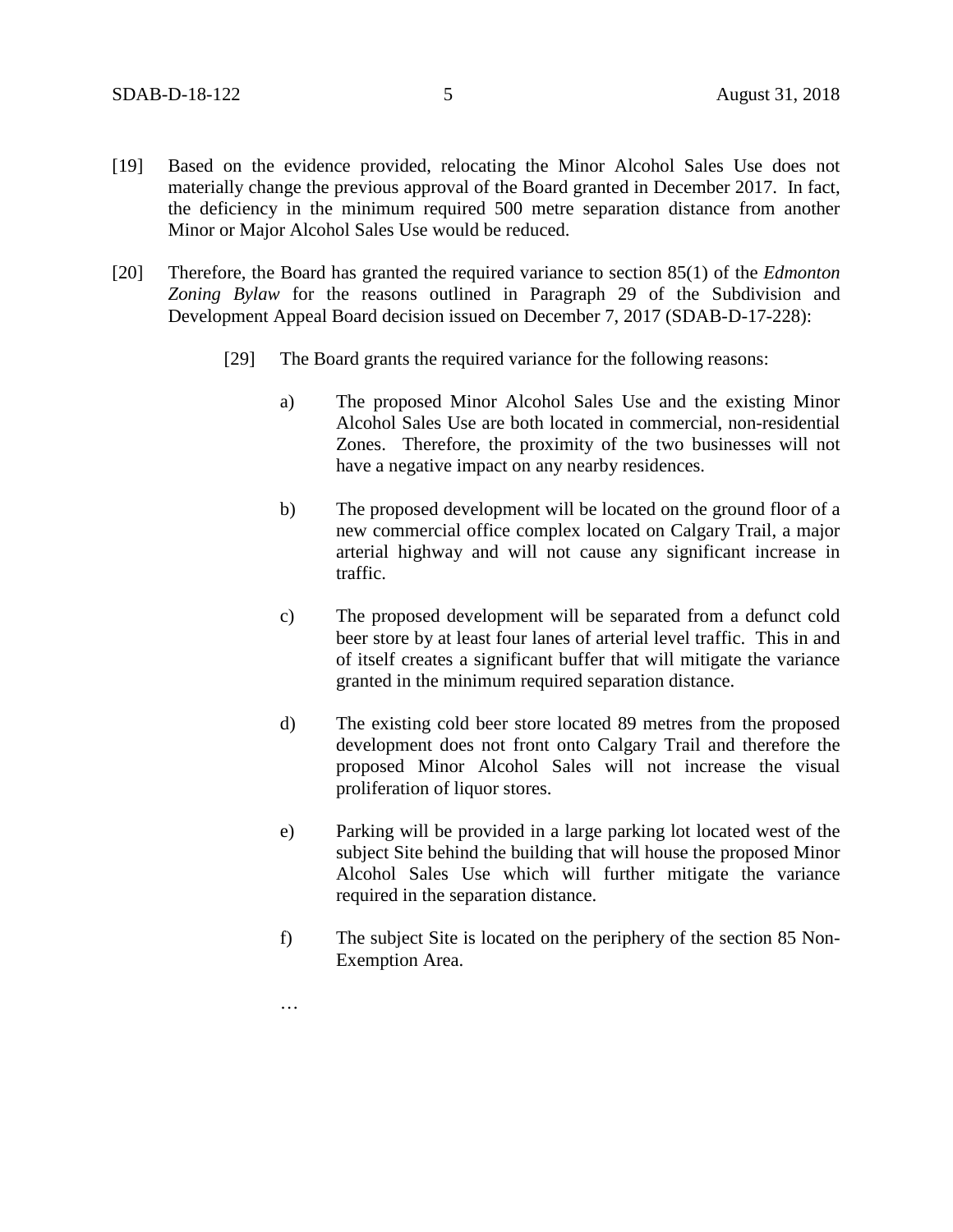[21] For all of the above reasons, the Board finds that the proposed development, with the required variance, will not unduly interfere with the amenities of the neighbourhood nor materially interfere with or affect the use, enjoyment or value of neighbouring parcels of land.

> Mr. V. Laberge, Presiding Officer Subdivision and Development Appeal Board

Board Members in Attendance: Ms. P. Jones; Mr. R. Handa; Mr. A Peterson; Ms. C. Van Tighem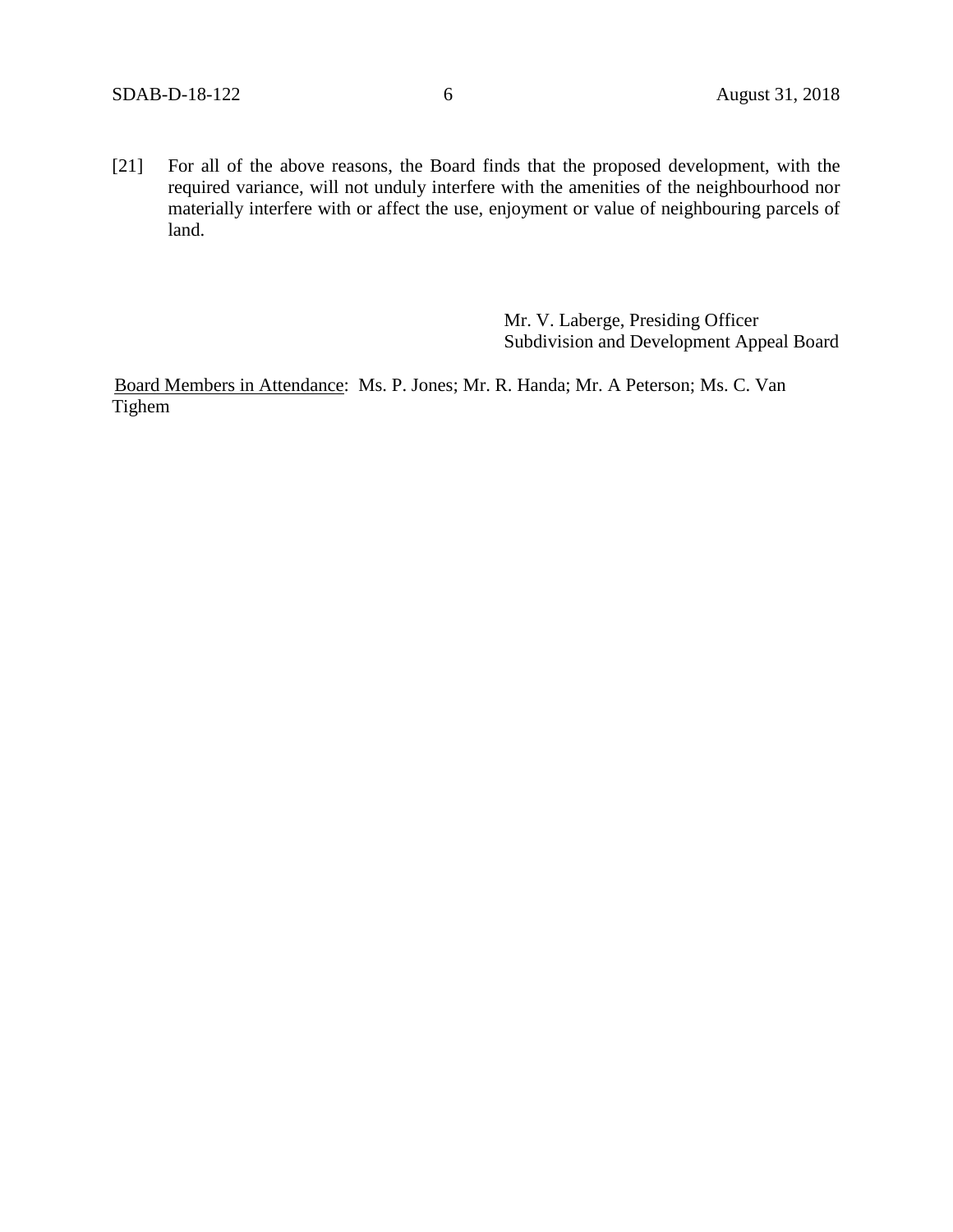### **Important Information for the Applicant/Appellant**

- 1. This is not a Building Permit. A Building Permit must be obtained separately from the Sustainable Development Department, located on the 2nd Floor, Edmonton Tower, 10111 – 104 Avenue NW, Edmonton, AB T5J 0J4.
- 2. Obtaining a Development Permit does not relieve you from complying with:
	- a) the requirements of the *Edmonton Zoning Bylaw*, insofar as those requirements have not been relaxed or varied by a decision of the Subdivision and Development Appeal Board,
	- b) the requirements of the *Alberta Safety Codes Act*,
	- c) the *Alberta Regulation 204/207 – Safety Codes Act – Permit Regulation*,
	- d) the requirements of any other appropriate federal, provincial or municipal legislation,
	- e) the conditions of any caveat, covenant, easement or other instrument affecting a building or land.
- 3. When an application for a Development Permit has been approved by the Subdivision and Development Appeal Board, it shall not be valid unless and until any conditions of approval, save those of a continuing nature, have been fulfilled.
- 4. A Development Permit will expire in accordance to the provisions of Section 22 of the *Edmonton Zoning Bylaw, Bylaw 12800*, as amended.
- 5. This decision may be appealed to the Alberta Court of Appeal on a question of law or jurisdiction under Section 688 of the *Municipal Government Act*, RSA 2000, c M-26. If the Subdivision and Development Appeal Board is served with notice of an application for leave to appeal its decision, such notice shall operate to suspend the Development Permit.
- 6. When a decision on a Development Permit application has been rendered by the Subdivision and Development Appeal Board, the enforcement of that decision is carried out by the Sustainable Development Department, located on the 2nd Floor, Edmonton Tower, 10111 – 104 Avenue NW, Edmonton, AB T5J 0J4.

*NOTE: The City of Edmonton does not conduct independent environmental checks of land within the City. If you are concerned about the stability of this property for any purpose, you should conduct your own tests and reviews. The City of Edmonton, when issuing a development permit, makes no representations and offers no warranties as to the suitability of the property for any purpose or as to the presence or absence of any environmental contaminants on the property.*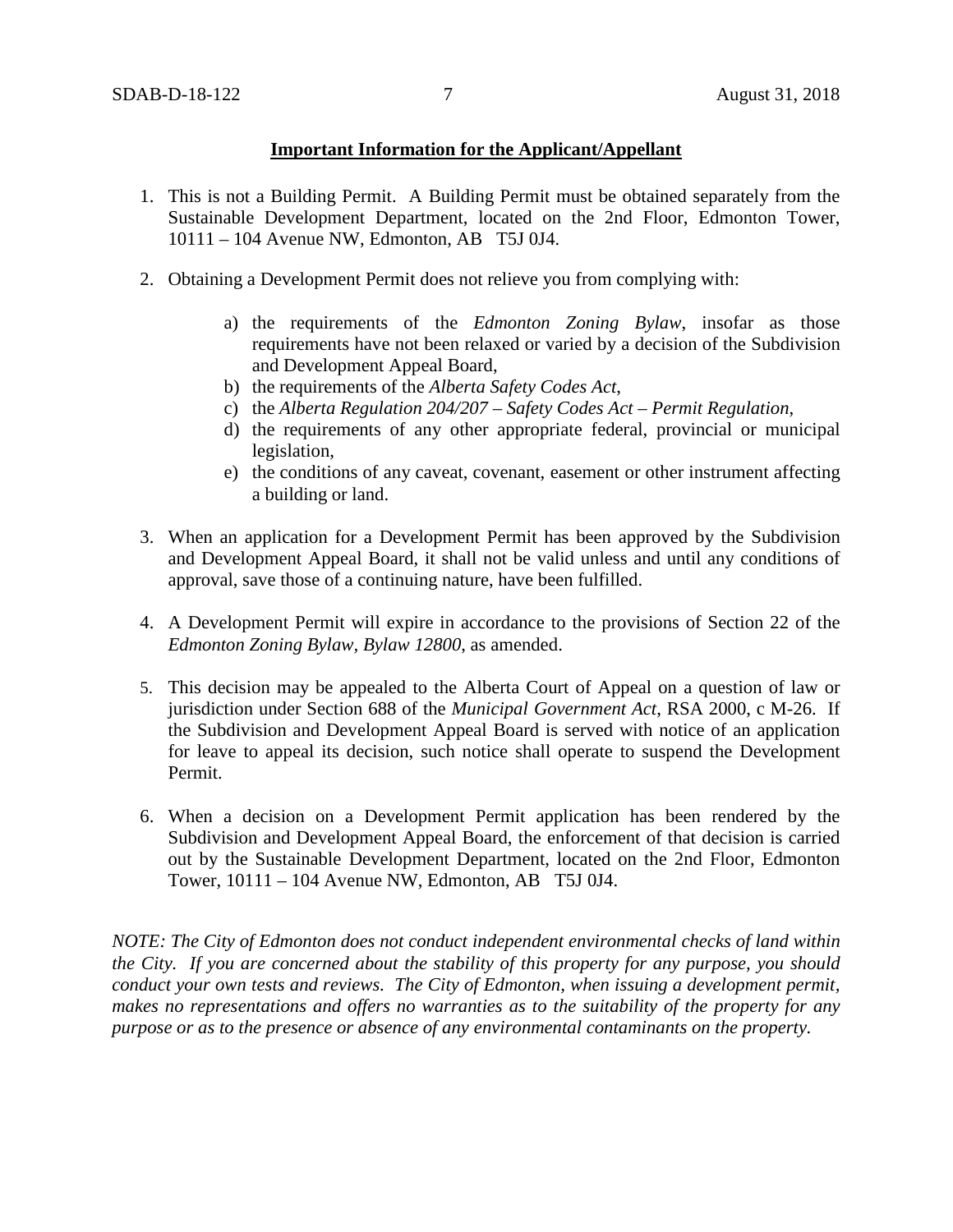

Date: August 31, 2018 Project Number: 260389253-001 File Number: SDAB-D-18-123

# **Notice of Decision**

[1] On August 16, 2018, the Subdivision and Development Appeal Board (the "Board") heard an appeal that was filed on **July 23, 2018**. The appeal concerned the decision of the Development Authority, issued on February 5, 2018 to approve the following development:

Construct a General Industrial building with Accessory offices (K-Jay Electrical)

- [2] The subject property is on Plan 4799TR Lot 18A, located at 21415 100 Avenue NW, within the IB Industrial Business Zone. The Major Commercial Corridors Overlay and Lewis Farms Area Structure Plan apply to the subject property.
- [3] The following documents were received prior to the hearing and form part of the record:
	- Copy of the Development Permit application with attachments, proposed plans, and the approved Development Permit;
	- The Development Officer's written submissions;
	- The Appellant's written submissions; and
	- One email in opposition to the appeal.
- [4] The following exhibits were presented during the hearing and form part of the record:
	- Exhibit  $A W$ ritten submission from the Appellant
	- Exhibit B & C Copies of emails from the Development Officer to the Applicant

## **Preliminary Matters**

- [5] At the outset of the appeal hearing, the Presiding Officer confirmed with the parties in attendance that there was no opposition to the composition of the panel.
- [6] The Presiding Officer outlined how the hearing would be conducted, including the order of appearance of parties, and no opposition was noted.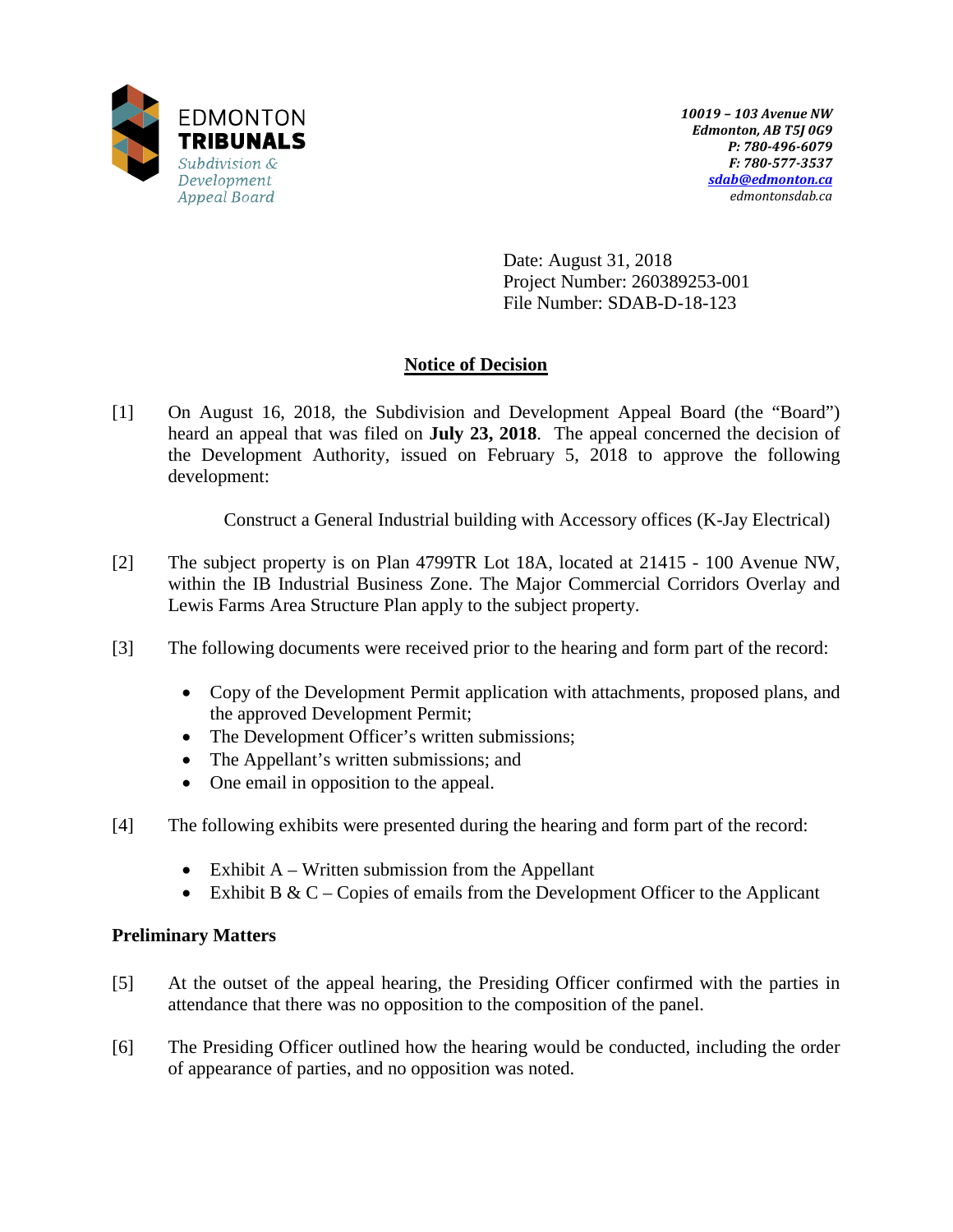[7] The Presiding Officer referenced section 686(a)(i)(A) of the *Municipal Government Act* which states:

> A development appeal to a subdivision and development appeal board is commenced by filing a notice of the appeal, containing reasons, with the board in the case of an appeal made by a person referred to in section 685(1) with respect to an application for a development permit, within 21 days after the date on which the written decision is given under section 642.

The Board will have to make a decision regarding this jurisdictional matter before proceeding with the merits of the appeal. The Appellant was asked to address the timing of the appeal during his preliminary remarks.

### **Summary of Hearing**

- *i) Position of the Appellant, Mr. M. Bakker, representing K-Jay Electric:*
- [8] Based on preliminary discussions, Mr. Bakker was advised that there was a water line on the site that could be used to provide water and fire services to the proposed General Industrial Use building and this is what he planned to do when the development permit was approved.
- [9] However, during subsequent discussions with the Architect, it was determined that the existing water line could not be used and that he would have to supply water tanks on site for fire suppression and to provide potable water. He was not aware of the cost implications of the conditions imposed on the approved development permit until he obtained information regarding the costs involved to provide water to the site.
- [10] He was not aware that he could not comply with the conditions imposed on the development permit within the 21 day appeal period.
- [11] Mr. Bakker provided the following information in response to questions from the Board:
	- a) The development permit application was submitted by his Architect, Hodgson Schilf.
	- b) He was aware of the approval of the development permit application and the conditions imposed on February 5, 2018.
	- c) He was prepared to comply with the conditions imposed on the development permit if City services could be accessed but later became aware that City services could not be used and that he would have to provide his own water supply.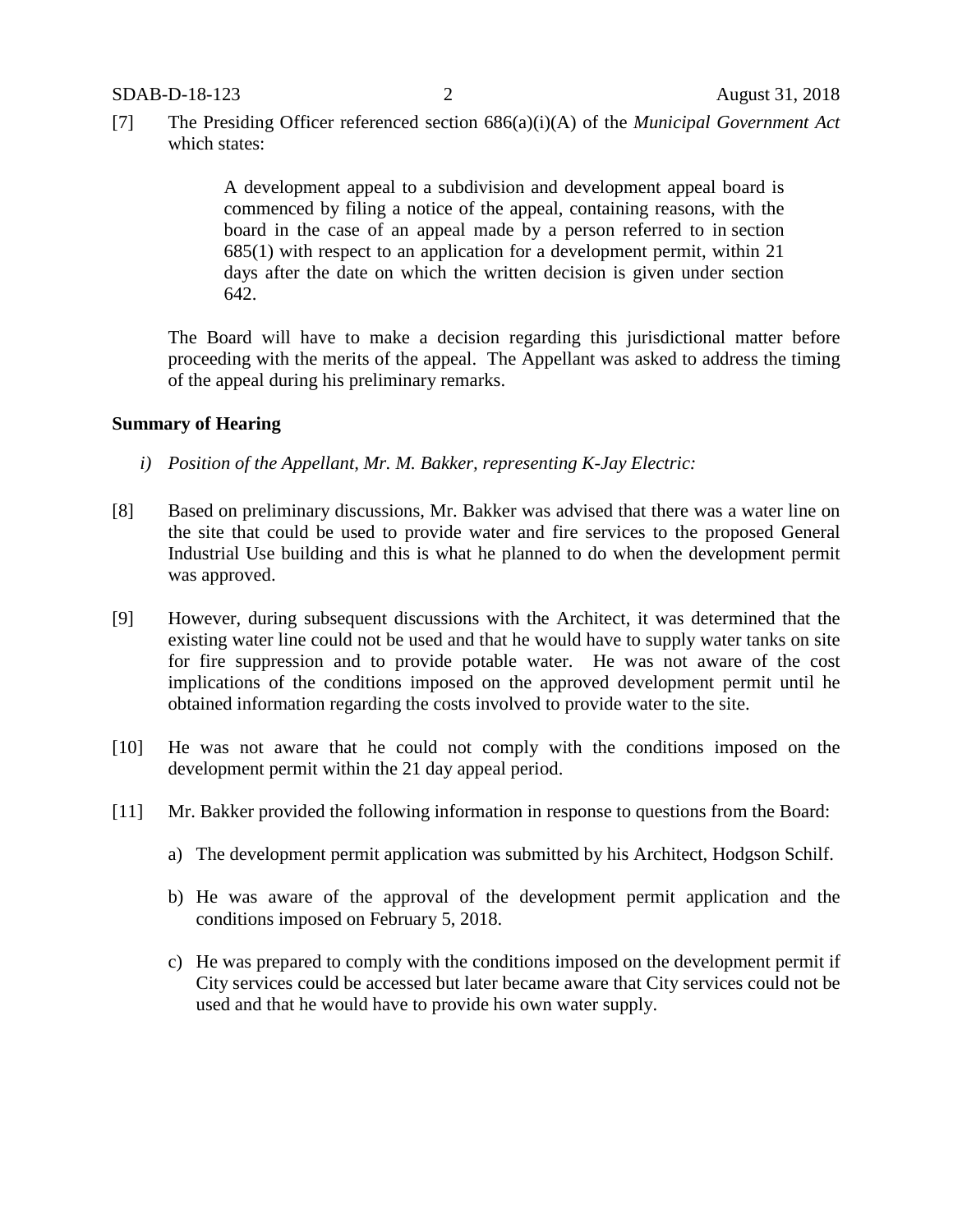- *ii) Position of the Development Officer, Mr. P Kowal:*
- [12] Mr. Kowal submitted copies of emails sent to the Applicant, Hodgson Schilf Evans Architect with an attachment containing the approved development permit dated February 5, 2018, marked Exhibit B and C.
- [13] Mr. Kowal provided the following information in response to questions from the Board:
	- a) Hodgson Schilf Evans required permission from the land owner to apply for the development permit and this information is included on the development permit application.
	- b) The only way for the Applicant to revise servicing conditions contained on the approved development permit would be through discussions with Development & Servicing Agreements.
	- c) If through these negotiations conditions were revised or removed, a new development permit would be issued.
	- d) Development & Zoning Services does not impose conditions regarding the costs of servicing agreements. Discussions regarding the provision of water to the subject site should be held with Drainage Services.

### *iii) Rebuttal of the Appellant:*

- [14] The need for the appeal was triggered when he became aware that he would have to provide water to the site and that City services could not be accessed.
- [15] He was aware of the issuance of the development permit and the conditions imposed on February 5, 2018.
- [16] He only became aware through subsequent discussions with EPCOR that the existing water line could not be used to supply water to the subject site.

### **Decision**

[17] The Board does not assume jurisdiction.

#### **Reasons for Decision**

[18] Section 686(1) of the *Municipal Government Act* states that:

A development appeal to a subdivision and development appeal board is commenced by filing a notice of the appeal, containing reasons, with the board,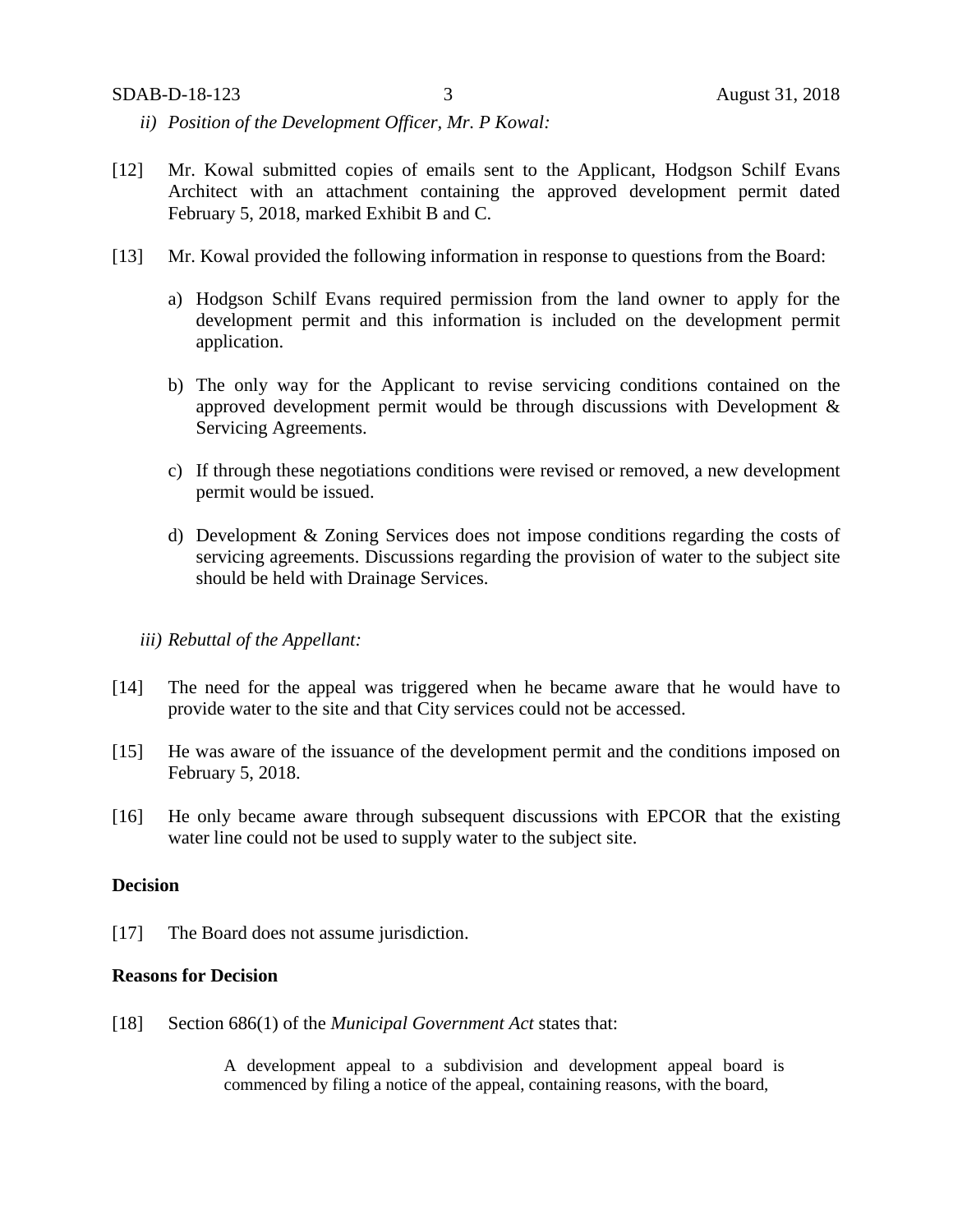- (a) in the case of an appeal made by a person referred to in section  $685(1)$ 
	- (i) with respect to an application for a development permit,

- [19] Based on the evidence provided, the Board determined that the Appellant was notified by his agent, Hodgson Schilf Architects, of the decision of the Development Authority to approve the development permit with conditions on February 5, 2018.
- [20] The appeal was not filed until July 23, 2018. The Board applied the provisions of section 686(1)(a)(A) of the *Municipal Government Act* and therefore finds that the appeal was filed outside of the allowable 21 day appeal period.
- [21] The Board does not have jurisdiction to extend the time for filing an appeal. Having determined that the appeal was filed more than 21 days following the date on which the Appellant received notice of the decision of the Development Authority, the Board cannot take jurisdiction to hear this appeal.

Mr. V. Laberge, Presiding Officer Subdivision and Development Appeal Board

Board Members in Attendance: Ms. P. Jones; Mr. R. Handa; Mr. A Peterson; Ms. C. Van Tighem

<sup>(</sup>A) within 21 days after the date on which the written decision is given under section 642.